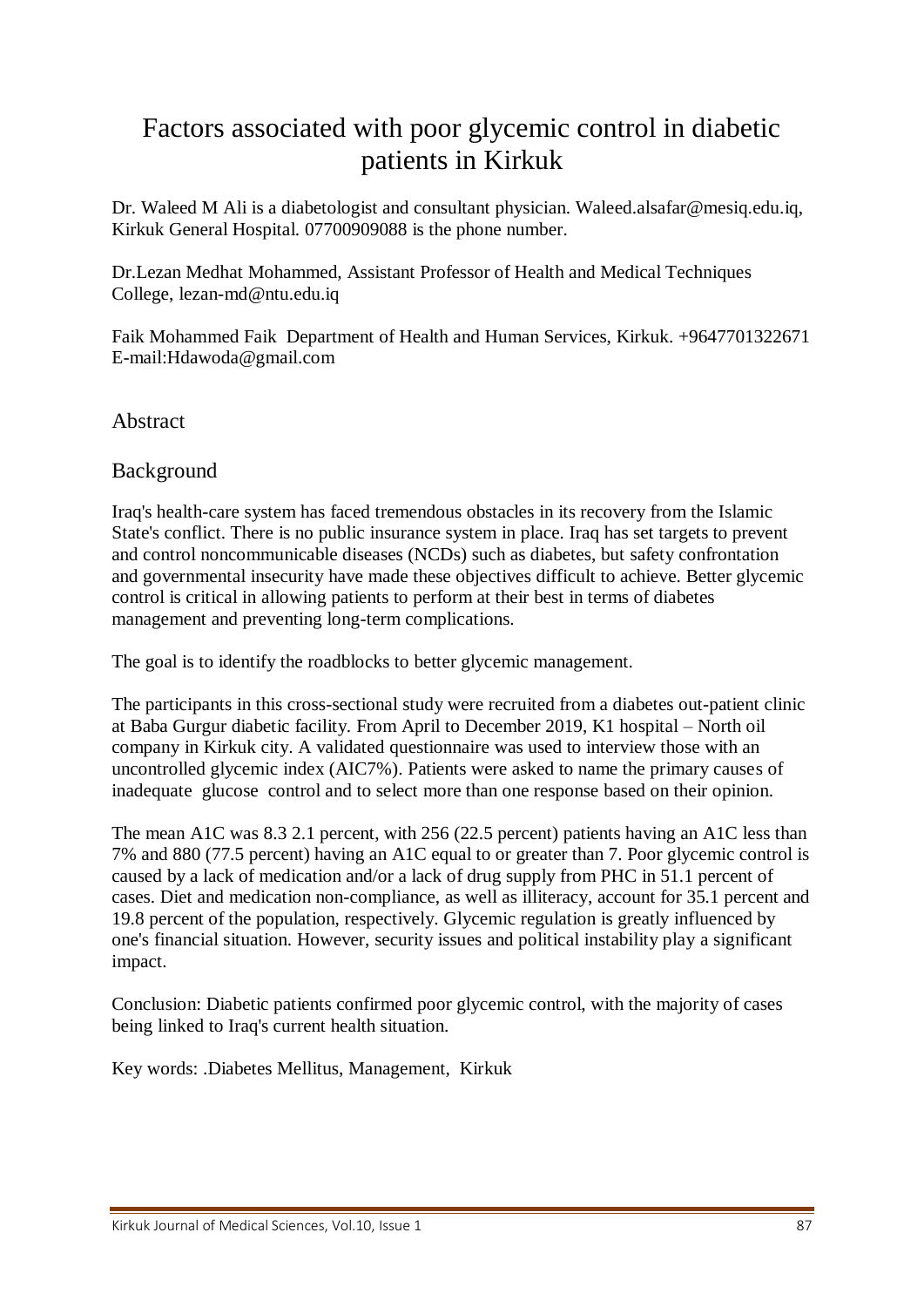# Background:

Iraq's health-care system has faced important challenges in its recovery from the war against Islamic State. Nearly 1.3 million people have been internally displaced, and nearly nine million are still in need of humanitarian assistance after a four-year war, with reconstruction costing at least 88 billion dollars. The displaced are unable to return to their homes due to factors such as the tardy reconstruction of homes and infrastructure, a lack of job opportunities, and the inability to access essential services. The public health system in IRQA is free of decades. In Iraq, there is no formal private health-care insurance system.[1]The Iraqi healthcare framework is essentially centric , with a certain amount of government cash allocated to it each year. Iraq had a doctor-to-patient ratio of 7.8 to 10,000 in 2011, depending on WHO . Syria, Lebanon, Jordan, and Palestine had exponentially lower rates than the surrounding countries. .[2]

Since the invasion of Iraq in 2003, the Iraqi healthcare system has been in desperate need of rebuilding. There is no public insurance system, thus they rely on the central government of Iraq to operate the public healthcare system, which has no corroboration or range in treatment options. Depending on the World Bank, government outlay on health regulation has surged in the last ten years, rising from 2.7 percent of GDP in 2003 to 8.4 percent in 2010. The disbursement of these cash, however, is still in dispute, as there are still a shortage of facilities, medication, and personnel to show for it. The Iraqi healthcare system, according to one Iraqi resident in Kirkuk who underwent spinal chord surgery, is not nearly as beneficial as foreign healthcare systems. [2]

Diabetes is becoming more common in Middle Eastern countries, as is the IRAQI. Diabetes Mellitus is a chronic condition that is increasingly spreading. T2Dm Prevalence in Iraq ranges from 8.5. (IDF-age adjusted) to 13.9 percent, according to reports .[3]

Iraq has set targets for preventing and controlling noncommunicable diseases (NCDs) such as diabetes, hypertension, and breast cancer. However, safety confrontation and governmental insecurity have made these objectives difficult to achieve. [3]

Physical inactivity, bad food, over body weight, lack of health awareness, health beliefs, stance and life style are central auxillary factors for type 2 diabetes mellitus, which is most prevailing Middle Eastern countries .[4]

To delay or prevent diabetes-related complications, glycemic control (AIC concentration of less than 7.0 percent) is difficult to achieve .[5]

There was a 21% reduction in the risk of any diabetes complication, including myocardial infarction, stroke, amputation, and microvascular problem, with every 1% reduction in the mean AIC .[6]

Diabetic patients in Iraq obtained their medications, including insulin, from a basic healthcare center that supplied all medications .[7]

However, as a result of the Islamic State's conflict and falling oil prices, IRAQ (an oilproducing country) is experiencing an economic crisis; primary care facilities and knowledge are weak, and healthcare supply is mainly reliant on secondary and tertiary care. Primary care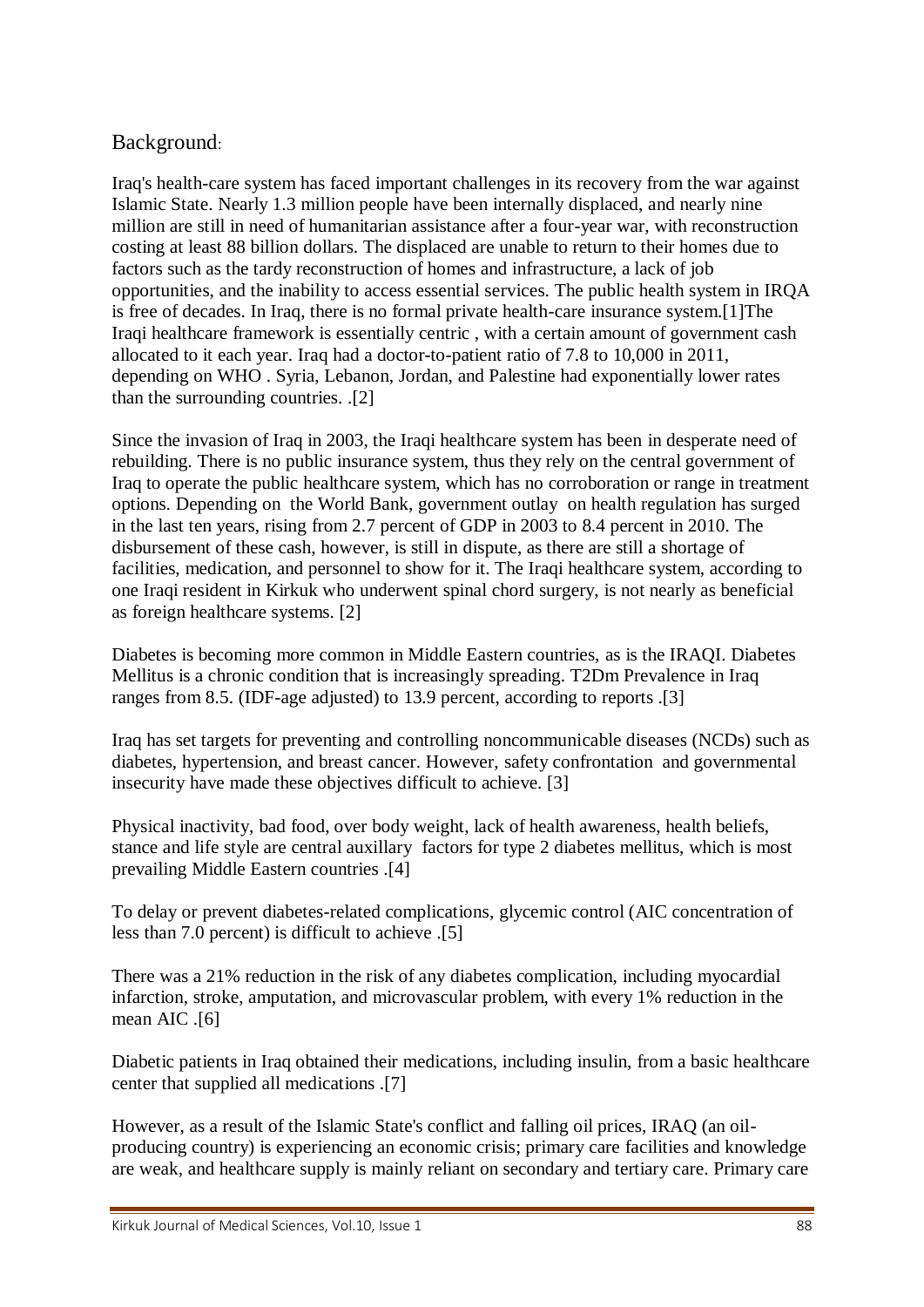schedual for soon diagnosis of hypertension, diabetes, and breast cancer were designed, but they were not successful .[3]

It's critical to identify the barriers to better glycemic control so that patients can do their best to improve diabetes control and reduce long-term complications .[8]

Diabetic patients use greater resources in the ambulatory and in-patient settings than nondiabetic patients. Diabetes care should be a top focus in order to reduce morbidity and costs. [9,10]

#### Aim:

It's critical to identify the barriers to better glycemic control so that patients can do their best to improve diabetes control and reduce long-term complications.

#### Methods:

The participants in this cross-sectional study were recruited from a diabetes out-patient clinic at the Baba Gurgur diabetic facility. From April to December 2019, K1 hospital – North oil company in Kirkuk city. Their final (HbAIC) values were calculated in the central lab. Diabetic patients, whether type 1 or 2, are included in the study if they have had fully one year of continuation in the the center.

Those with an uncontrolled glycemic index (AIC7%) were interviewed using a validated questionnaire carried out by the diabetic center's medical team. The questionnaire had a total of 12 questions in which patients were asked to identify the primary cause of inadequate glycemic control and select multiple answers based on their opinion. The responses were either yes or no. Diabetes lasted anywhere from one to thirty years.

The following were the study's exclusion criteria:

Aged under the age of eighteen.

Women who are expecting a child.

Patient with diabetes for less than a year.

Patients who have been diabetic for less than a year are followed up in a diabetic center.

AIC values were not available for the patients.

Oral anti-Diabetic drugs (OAD) such as Metformin and glibenclamid, which were the only two types of oral antidiabetic drugs available to Iraqi diabetic patients from governmental primary health care centers[3], were used for our patients. Smokers were defined as anyone who had smoked in the previous three months.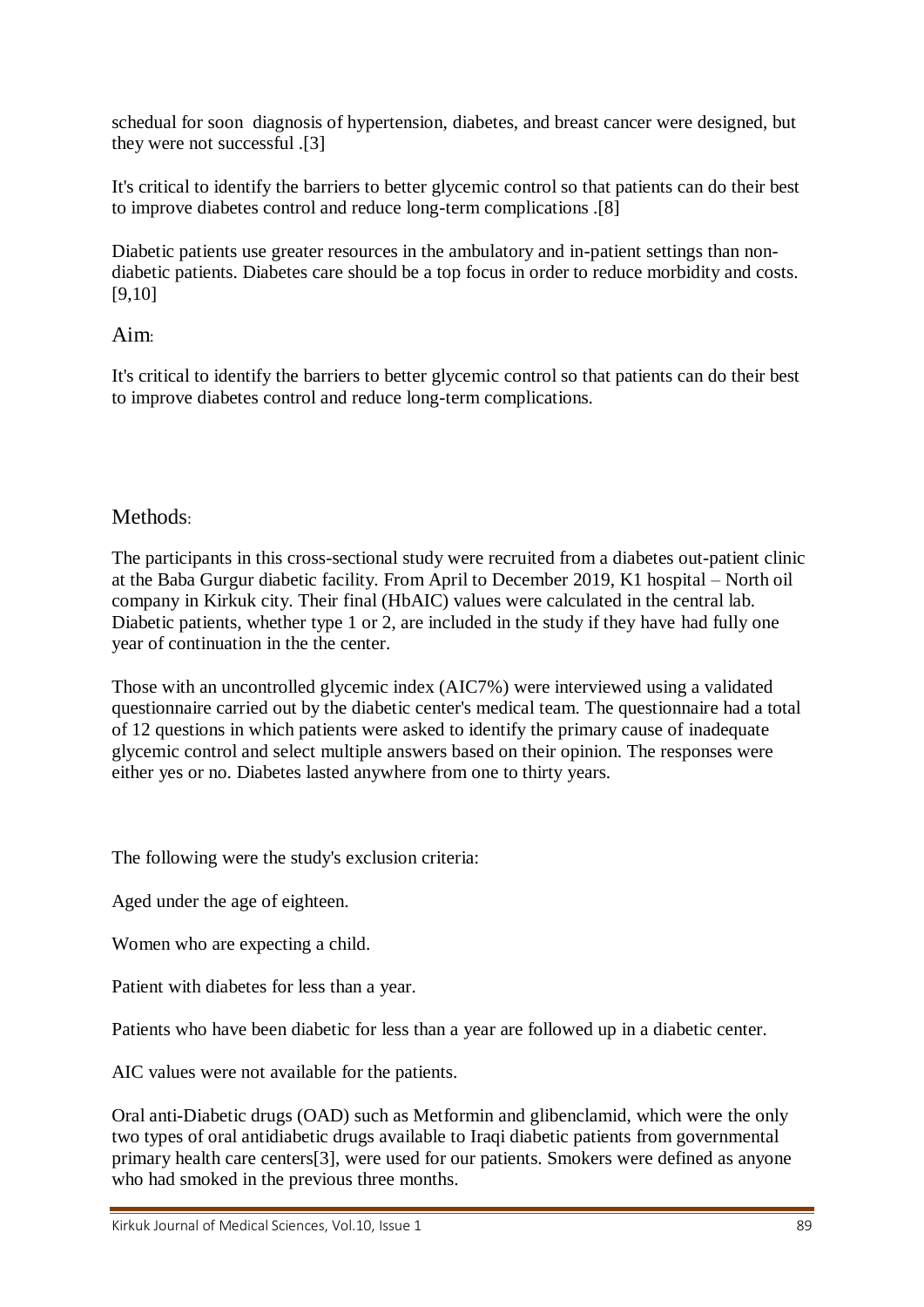# Obtaining information

The investigator created a tool-specific questionnaire form with four components based on updated related literature to the study subject. Part 1: Demographic and social behavioral characteristics of the studied patients (age, sex, smoking, disease duration) and study patients schooling grade was classified into four groups: group I included those who could not read or write, group II those with low education (6 year), group III medium education (6 year education 12 year), and group IV with rise education (12 year). The financial differences between study subjects are based on the classification of study participants' occupations, which are coded from 1-3 and include: 1.government employees (regular monthly salary) as a good-income group, 2-retired employers as a middle-income group, and unemployed patients (workless) as a low-income group .[11]

Part 2: Anthropometric measurements were taken in accordance with the WHO stages guideline. A-Weight was calculated in kilograms (kg) with a precision of 0.1 kg on a WHO weighing scale. B-Height was measured with a stadiometer, and weight was recorded with a weight balance after the patient was measured barefooted and in light clothing. The height measurement, on the other hand, is taken to the nearest 0.1 cm. C-At the midpoint between the lowermost rib and the iliac crest, the waist circumference (WC) in centimeters was measured. D-Body mass index (BMI), which is determined by multiplying weight (kg) by height squared (m2).

Part 3: In the sitting position, blood pressure was delibrate with a sphygmomanometer and recorded in the right arm. Blood pressure was measured using the mean of two measures done 5 minutes apart.

Clue of Q wave myocardial infarction or left bundle branch block, echocardiographic segmental wall motion anomalies, deviating results of coronarynangiocardiography, percutaneous coronary intervention, or coronary artery bypass surgery were used to diagnose coronary artery disease. Cerebrovascular disease was diagnosed during a 24-hour period of abrupt neurologic deficit with or without neuroimaging abnormalities. Proteinuria was defined as persistent frank proteinuria in the absence of RBC or WBC in the urine.

Approval on ethical grounds:

Before starting the trial, the Baba GurGur Diabetic Center K1 hospital-Northern Oil corporation gave its official approval.

# **Table (1):Demographic and clinical characteristics of study participants**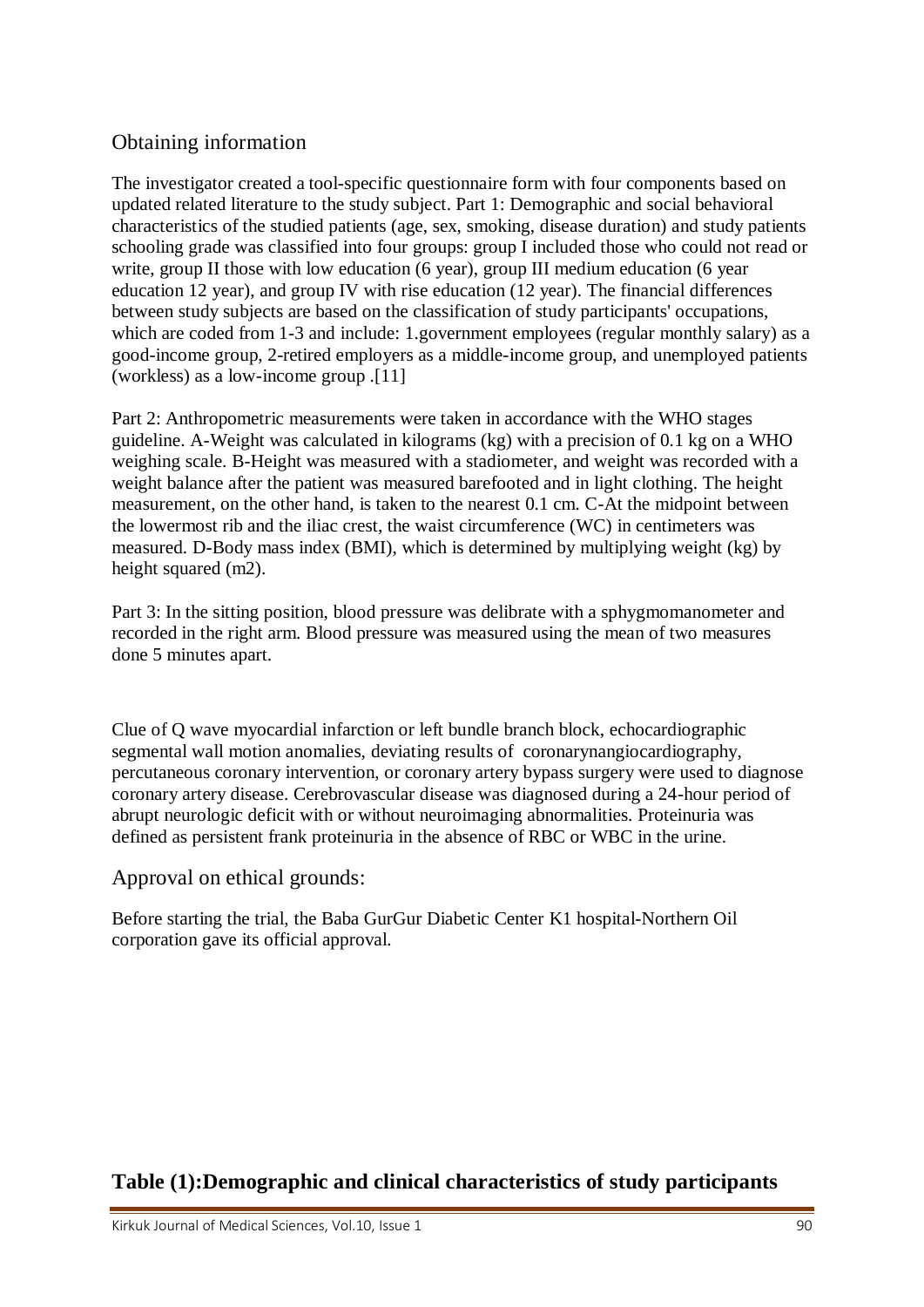| <b>Variable</b>                                                                                                                                                                                             | HA1c $< 7\%$          |                                  | $HA1c \ge 10\%$          |                                  |                                                             |                |
|-------------------------------------------------------------------------------------------------------------------------------------------------------------------------------------------------------------|-----------------------|----------------------------------|--------------------------|----------------------------------|-------------------------------------------------------------|----------------|
|                                                                                                                                                                                                             | No.256                | %22.5                            | <b>No.880</b>            | 77.4%                            | <b>Total</b>                                                | <b>P.value</b> |
| Age                                                                                                                                                                                                         |                       | $55.1 \pm 11.6$                  |                          | $52.2 \pm 12.7$                  | $53.61 \pm 11$                                              | 0.093          |
| <b>Gender</b><br>Men<br>Women>                                                                                                                                                                              | 150<br>106            | 58.6%<br>41.4%                   | 432<br>448               | 49.1%<br>50.9%                   | 582 (51.2%)<br>554 (48.8%)                                  | 0.0069         |
| <b>Smoker</b>                                                                                                                                                                                               | 35                    | 13.7%                            | 200                      | 22.7%                            | 235(20.7%)                                                  |                |
| <b>BMI</b>                                                                                                                                                                                                  |                       | $29.1 \pm 6.55$                  |                          | $32.0 \pm 5.55$                  | $30.5 \pm 5.53$                                             | 0.03           |
| <b>Employment</b>                                                                                                                                                                                           |                       |                                  |                          |                                  |                                                             |                |
| governmental employees<br>Retired employees<br>unemployed patient (workless)                                                                                                                                | 103<br>62<br>93       | 40.2%<br>24.2%<br>35.6%          | 259<br>291<br>330        | 29.4%<br>33.1%<br>37.5%          | $362(31.8\%)$<br>$353(31.1\%)$<br>$421(37.1\%)$             | 0.002          |
| <b>Residence</b><br><b>Urban</b><br><b>Rural</b>                                                                                                                                                            | 140<br>116            | 54.7%<br>45.3%                   | 469<br>411               | 53.3%<br>46.7%                   | $609(53.6\%)$<br>$527(46.4\%)$                              | 0.747          |
| <b>Duration of DM</b><br>1 year<br>$1-5$ year<br>5-10 year<br>$>10$ year<br><b>Education</b>                                                                                                                | 43<br>85<br>67<br>61  | 16.8%<br>33.2%<br>27.2%<br>23.8% | 112<br>288<br>293<br>187 | 12.7%<br>32.7%<br>33.3%<br>21.3% | $155(13.6\%)$<br>$373(32.8\%)$<br>360(31.7%)<br>243(21.8%)  | 0.102          |
| I. Illiterate (who cannot read or<br>write)<br>II. those with low education ( $\leq 6$ year),<br>III. medium education(6 year $\geq$ education $\leq$<br>$12$ year)<br>IV. with high education $(>12$ year) | 17<br>40<br>102<br>97 | 6.6%<br>15.6%<br>39.8%<br>38%    | 174<br>332<br>198<br>176 | 19.8%<br>37.7%<br>22.5%<br>20.0% | $191(16.8\%)$<br>372(32.7%)<br>300 $(26.4\%$<br>273 (24.0%) | 0.001          |
| <b>Diabetes treatment</b><br>Oral antidiabetic agent<br><b>Insulin</b><br>Oral plus insulin<br>Not onmedical treatment or<br>herbal treatment                                                               | 131<br>51<br>49<br>25 | 51.2%<br>19.9%<br>19.1%<br>9.8%  | 450<br>115<br>211<br>104 | 51.1%<br>13.1%<br>23.9%<br>11.8% | $581(51.1\%)$<br>166(14.6)<br>$260(22.9\%)$<br>129(11.4)    | 0.027          |
| <b>Type of DM</b><br><b>Type I</b><br><b>Type II</b>                                                                                                                                                        | 30<br>226             | 11.7%<br>88.3%                   | 97<br>783                | 11.0%<br>89.0%                   | $127(11.2\%)$<br>1009(88.8%)                                | 0.842          |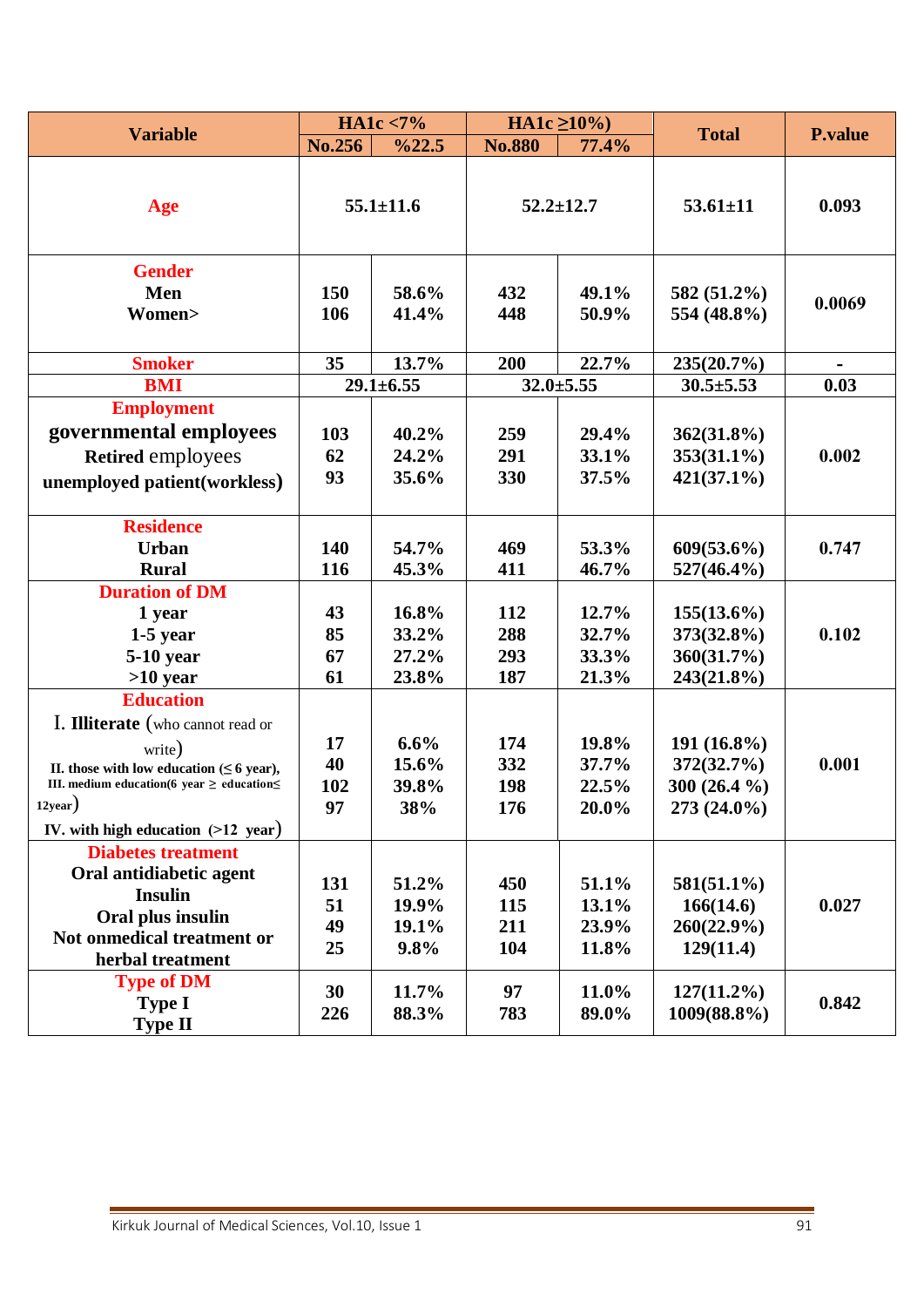#### Results

**.**

The mean A1C was 8.3 2.1 percent, with 256 (22.5 percent) patients with an A1C of less than 7% and 880 (77.5 percent) with an A1C of equal to or greater than 7%. , Table 1:Demographic and clinical characteristics of study participants Of the 1136 patients studied, 51.2% were men and 48.8% were women, with a mean age of 53.6111 and a range of 18–90 years. Smokers made up 13.7 percent of the study sample with A1C less than 7%, 22.7 percent of the study sample with A1C equal to or more than 7%, and 191 (16.8%) of study participants were illiterate. According to ADA guideline 2022, all patients should be advised not to use cigarettes, other tobacco products, or e-cigarettes, and smoking cessation should be addressed as part of the diabetes education program. Obesity is a key diabetogenic factor. [21] To improve overall health and maintain adequate glycemic control, aim for a BMI of 25 kg/m2 [22]. The occupation of study participants was classified into three groups, coded from 1-3, including: 1- (31.8 percent) governmental employees (regular monthly salary) as a goodincome group, 2- retired employee (31.1 percent) as a middle-income group, and (37.1 percent) jobless patient. .In the current study, 53.6 percent of patients came from the city, while 527 (46.4 percent) came from the countryside. Table 2 depicts the patient perception of not achieving good glycemic control among the (880) patients with A1C 7%. In 51.1 percent of cases, lack of medication and/or no drug supply from PHC, or shortage of supply and no provision of current OAD drugs, is the cause. Self-monitoring of blood glucose is extremely inadequate, with a lack of glucometers and strips available through the government health care system or strips being too expensive in the private sector accounting for 49 percent of the reasons for poor glycemic control. HbA1c is not available in PHC and is sometimes available in secondary and tertiary health care systems, and it is expensive in the private sector, according to 39% of patients. Other laboratory tests are also expensive in the private sector. Diet and medication non-compliance, Spirituality and GOD-centered locus of control, and illiteracy account for 35.1 percent, 19.2 percent, and 19.8 percent, respectively.

# **Table(2):Patients viewpoint about causes of poor glycemic control diabetes**

| variable                                      | HbA1c>10% n=880( $75.5\%$ ) |               |  |
|-----------------------------------------------|-----------------------------|---------------|--|
|                                               | No.                         | $\frac{6}{9}$ |  |
| <b>Illiteracy</b>                             | 174                         | 19.8%         |  |
| Unavailability of medication and/or no        | 450                         | 51.1%         |  |
| drug supply from PHC, ,or shortage of         |                             |               |  |
| supply and no supply of modern OAD            |                             |               |  |
| drugs                                         |                             |               |  |
| <b>Unwariness of diabetic complication</b>    | 280                         | 31.8%         |  |
| reluctance to use home monitoring Self-       | 429                         | 49%           |  |
| monitoring of blood glucose, no supply        |                             |               |  |
| of<br>glucometer and strips<br>from           |                             |               |  |
| govermental health care system or strip       |                             |               |  |
| is expensive in private sectore               |                             |               |  |
| Diabetes is untreatable disease<br><b>Not</b> | 176                         | 20%           |  |
| understanding the<br>and<br>nature            |                             |               |  |
| consequences of diabetes)                     |                             |               |  |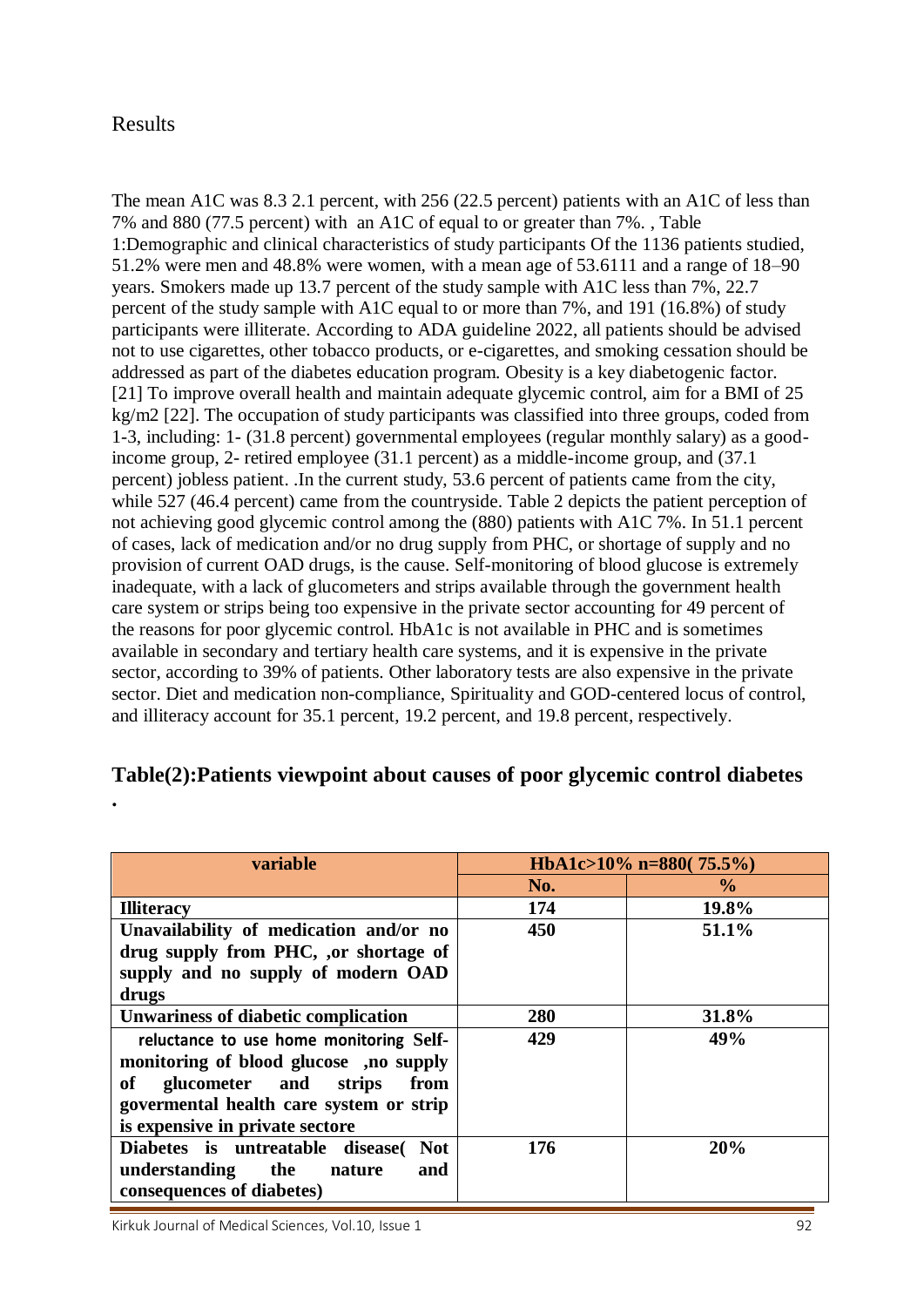| Needle phobia                                 | 111 | 12.6% |
|-----------------------------------------------|-----|-------|
| whether the patient knew what                 | 346 | 39.3% |
| an HbA1Cand whether the patient               |     |       |
| knew what the value of the HbA,C              |     |       |
| was; HbA1c is not available in                |     |       |
| PHC and some time in secndaroy                |     |       |
| and Teriteary health care system              |     |       |
| and its expensive in private sector           |     |       |
| the same applies to<br>other                  |     |       |
| laboratory tests                              |     |       |
| Lacks of trust in public health care          | 44  | 5%    |
| system                                        |     |       |
| Spirituality and GOD concentered locus        | 169 | 19.2% |
| of control                                    |     |       |
| <b>Migration and Access difficulties and/</b> | 132 | 15%   |
| or unavailability PHC                         |     |       |
| No compliance with diet and medication        | 309 | 35.1% |
| <b>Tight controls risk</b>                    | 166 | 18.9% |

# **DISSCUTION**

Because the mean A1C was 8.3 2.1 percent, we discovered with a considerable percentage of our diabetes patients had poor glycemic management. According to the recommendations, blood glucose levels that appear to correspond with accomplishment of an A1C of less than 7% (53 mmol/mol) in the current study (256) participants had an A1C of less than 7% and (880) patients had an A1C of equal to or higher than 7%. [12] According to the National Diabetes Statistics Report 2020, 50 percent of people with self-reported diabetes have A1C levels that are within the target range [13,14].

Insulin was insufficiently used by Iraqi patients; in the current study, 14.6% of patients relied solely on insulin. Over the course of six years, 53 percent of patients in the United Kingdom Prospective Diabetes Study will require the addition of insulin therapy to achieve their HbA1C target [15]. Doctors convinced that the barriers to starting insulin treatment were primarily belong to the patients' manner and believes about the therapy. Major patientrelated obstacles to insulin treatment were the influence on the patient's social life and misconceptions regarding insulin's negative effects .[16]

Type 2 diabetes mellitus (T2DM) treatment vary in height grade between Iraqi public and private sectors; this differences related to treatment access discrepancy. In the current study, 187 (21.3 percent) of participants with A1C 10 percent were suffering from Diabetes for more than 10 years, 51 percent on oral antidiabetic agent, and 19.8 percent illiterate with 37,5 percent unemployed patient(workless) with lower monthly income. Age, duration of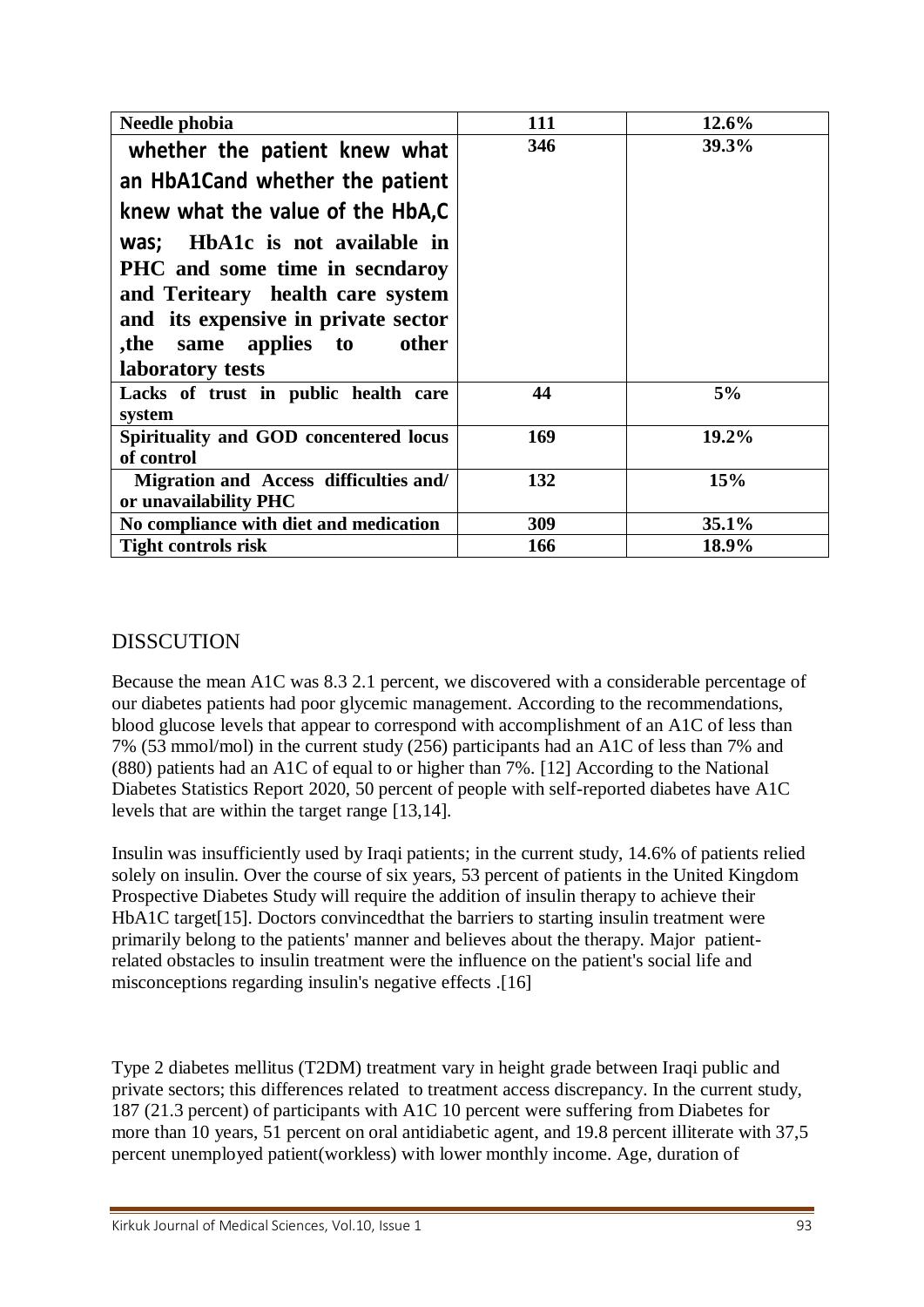diagnosis, style of therapy, and degree of education all have an impact on a patient's willingness to participate in diabetes management .[17]

Spirituality and a God-centered locus of control account for 19.2%, 5%, and 12.6 percent of the reasons for uncontrolled diabetes, respectively, according to participants in the current study.Health attiudes, lifestyle, control issues, social norms, health aim, and sentimental health may as well play a function. Reluctance to use home monitoring Self-measuring of blood sugar,no supply of glucometer and strips from the governmental health care system, or strip is expensive in the private sector are issues that 39.3 percent of the study population face. The integral role of self monitoring of blood sugar in whole treatment schedule is supported by all diabetes management guidelines. People with diabetes should be provided with blood glucose monitoring devices as indicated by their circumstances, preferences, and treatment. Blood glucose monitoring must be available at all times for people who use continuous glucose monitoring devices [19]. Whether the patient knew what a HbA1 was, or what the value of the HbA1C was; HbA1c is not available in PHC and only occasionally in secondary and tertiary health care systems, and it is expensive in the private sector; the same applies to other laboratory tests, which account for 39.3 percent of the total in this study; according to ADA guidelines, achieving A1C targets of 7% has been shown to reduce microvascular complications of type 1 and type 2 diabetes [20]

PHC was blamed in 15% of our survey sample for migration and access issues and/or unavailability. There were two types of migration in Kirkuk following the war: displaced from neighboring governorates in Iraq to Kirkuk and displacement inside the city. Diabetic patients in Iraq received their drugs, including insulin, from a Primary health care that distributed throughout the country, but after the war in 2014, there was a shortage of drugs. As a result, 51.1 percent of patients blame the PHC for their uncontrolled diabetes. As a result, they purchase it from the market, which is costly in this scenario. Moreover people do not always trust government hospitals in investigations and instead rely on private laboratories, which were costly, and there is no public insurance system, which is why 39.3% of them blame the cost. [2,3]

The study is self-funded There is no conflict of interest between the authors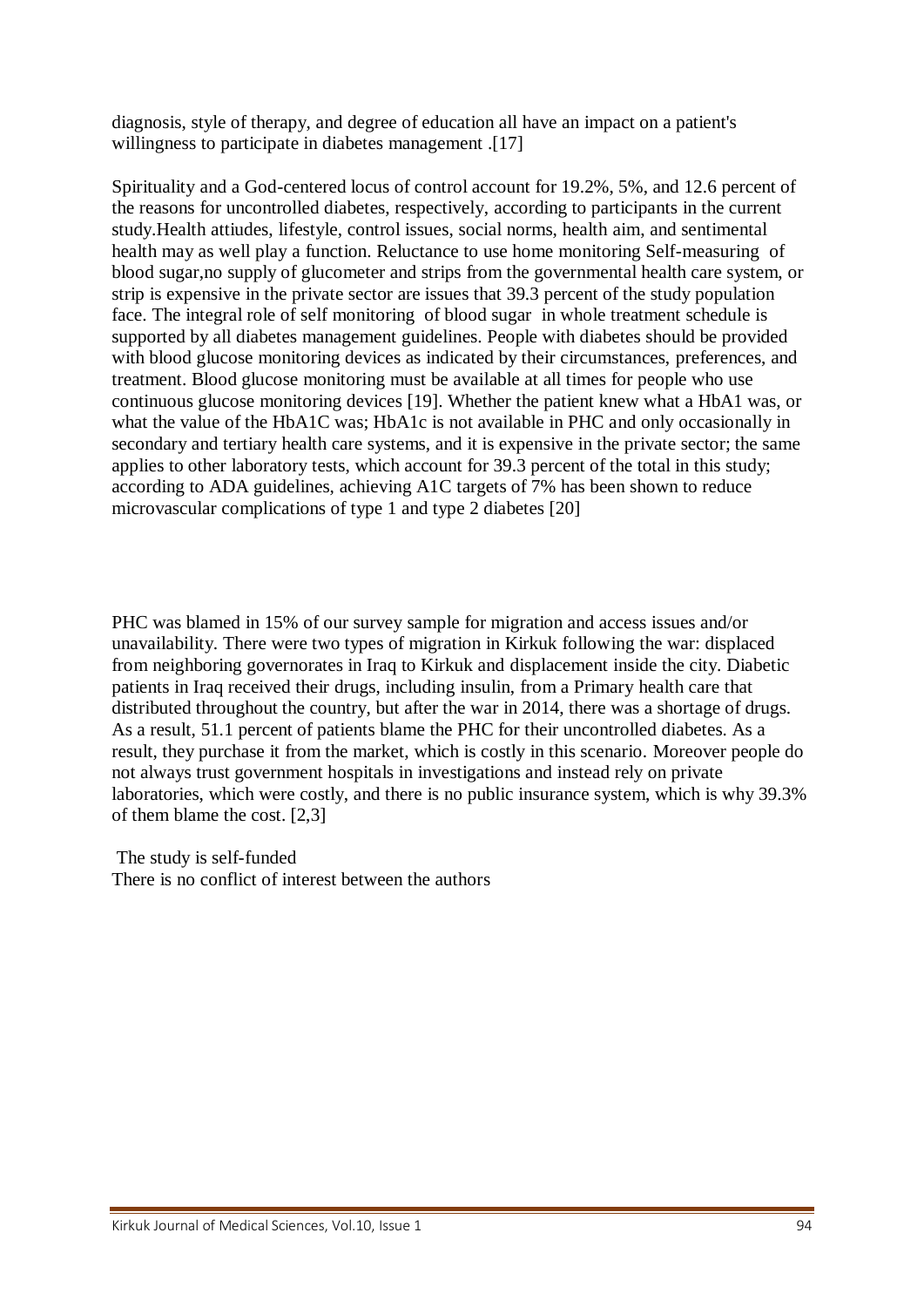# **Reference**

- **1-** Iraq/MSF medical and human humanitarian Qid msf.org.
- **2-** Health in Iraq –Iraqi Research Foundation for analysis http:// [www.irfad/healthcare](http://www.irfad/healthcare) in Iraq.
- **3-** Mohammed Abusaib, Mazyar Ahmed, Hussein Ali Nwayyir et al. Iraqi Experts Consensus on the Management of Type 2 Diabetes/Prediabetes in Adults. [Clin Med Insights Endocrinol Diabetes.](https://www.ncbi.nlm.nih.gov/pmc/articles/PMC7440731/) 2020: 13: 1179551420942232. Published online 2020 Aug 19. doi: [10.1177/1179551420942232.](https://dx.doi.org/10.1177%2F1179551420942232)
- **4-** [Zahra Khalil Alsairafi,](https://www.ncbi.nlm.nih.gov/pubmed/?term=Alsairafi%20ZK%5BAuthor%5D&cauthor=true&cauthor_uid=27354775) [Kevin Michael Geoffrey Taylor,](https://www.ncbi.nlm.nih.gov/pubmed/?term=Taylor%20KM%5BAuthor%5D&cauthor=true&cauthor_uid=27354775) [Felicity J](https://www.ncbi.nlm.nih.gov/pubmed/?term=Smith%20FJ%5BAuthor%5D&cauthor=true&cauthor_uid=27354775)  [Smith,](https://www.ncbi.nlm.nih.gov/pubmed/?term=Smith%20FJ%5BAuthor%5D&cauthor=true&cauthor_uid=27354775) and [Abdulnabi T Alattar](https://www.ncbi.nlm.nih.gov/pubmed/?term=Alattar%20AT%5BAuthor%5D&cauthor=true&cauthor_uid=27354775) .Patients' management of type 2 diabetes in Middle Eastern countries: review of studies. Published online 2016 Jun 10. doi: [10.2147/PPA.S104335.](https://dx.doi.org/10.2147%2FPPA.S104335)
- **5-** American Diabetes Association: Standards of medical care in diabetes– 2008. Diabetes Care. 2008, 31 (Suppl 1): S12-54. 10.2337/dc08-S012
- **6-** Stratton IM, Adler AI, Neil HA, Matthews DR, Manley SE, Cull CA: Association of glycaemia with macrovascular and microvascular complications of type 2 diabetes (UKPDS 35): prospective observational study. BMJ. 2000, 12;321: 405-12. 10.1136/bmj.321.7258.405.
- **7-** [Abbas Ali Mansour.](https://conflictandhealth.biomedcentral.com/articles/10.1186/1752-1505-2-7#auth-Abbas_Ali-Mansour)Patients' opinion on the barriers to diabetes control in areas of conflicts: The Iraqi example**.** .*[Conflict andHealth](https://conflictandhealth.biomedcentral.com/)* volume 2, Article number:
- **8-** Tu KS, Barchard K: An assessment of diabetes self-care barriers in older adults. J Community Health Nurs. 1993, 10: 1110.1207/s15327655jchn1002\_6.
- **9-** Center for Disease Control. Diabetes-related amputations of lower extremities in the Medicare population—Minnesota, 1993—1995. *MMRW.* 1998;47:649—652.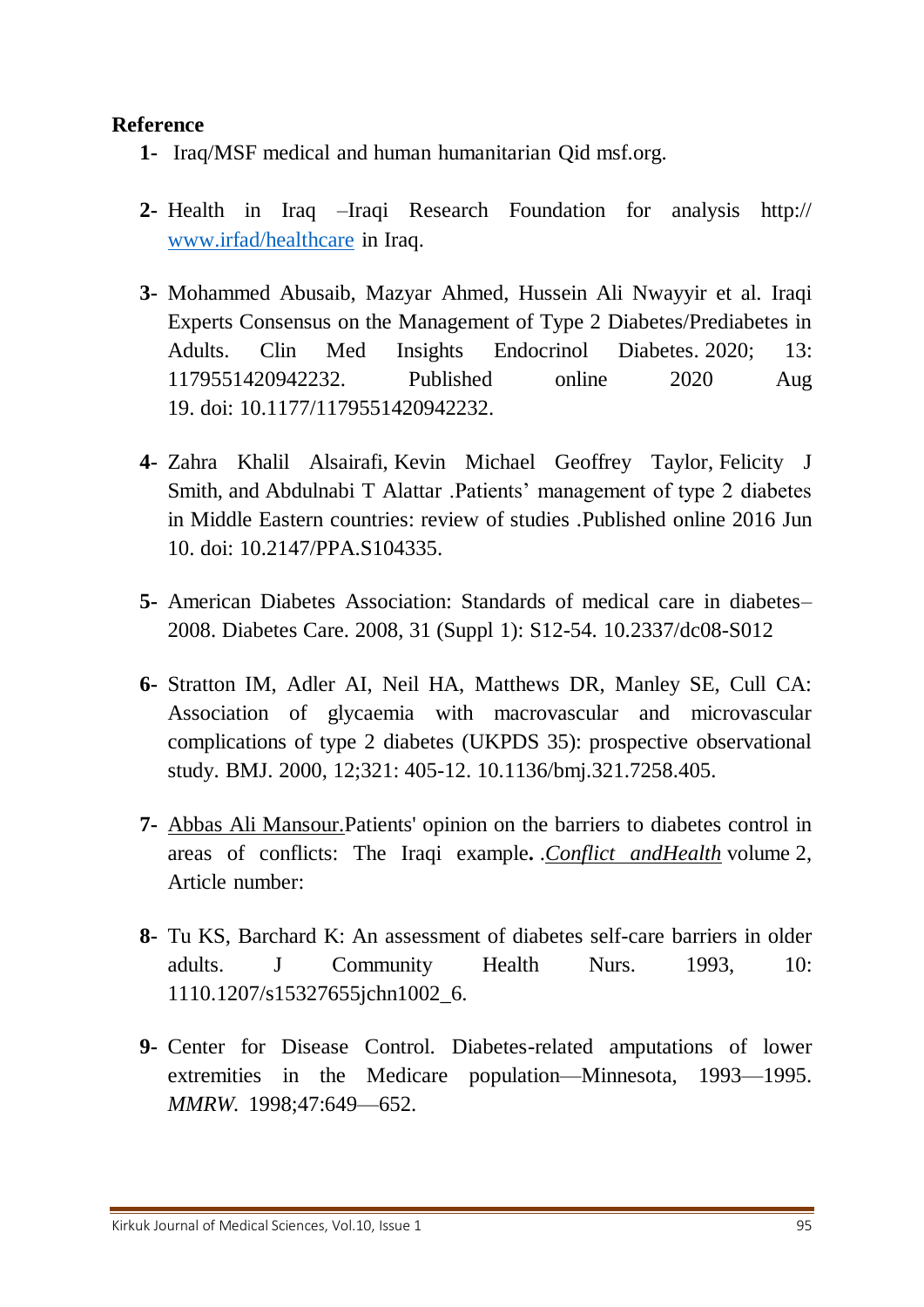- **10-** Aronson D, Rayfield EJ, Chesebro JH. Mechanisms determining course and outcome of diabetic patients who had acute myocardial infarction. *Ann Inter. Med.* 1997; 126:296—306.
- **11-** Waleed M Ali, Mohmmed M Qattan, Sunbul AM Baqe. Assessment of Knowledge and Understanding of Glycosylated Hemoglobin Among Diabetic Patients in Baba Gurgur Diabetic Center. The Medical Journal of Tikrit University.V25, issue 2. 2019.
- **12-** American diabetes association , standards of medical care in diabetes—2022, S90 Glycemic Targets Diabetes Care Volume 45, Supplement 1, January 2022.
- **13-** National Diabetes Statistics Report,2022 .Centers for Disease Control and and Prevention. [https://www.cdc.gov/diabetes/data/statisticsreport/index.html.](https://www.cdc.gov/diabetes/data/statisticsreport/index.html)
- **14-** Ginger Carls . Johnny Huynh . Edward Tuttle . John Yee . Steven V. Edelman .Achievement of Glycated Hemoglobin Goals in the US Remains Unchanged Through 2014. Diabetes Ther. (2017) 8:863–873 DOI 10.1007/s13300-017-0280-5.
- **15-** Albright TL, Parchman M, Burge SK, RRNeST Investigators: Predictors of self-care behavior in adults with type 2 diabetes: an RRNeST study. Fam Med. 2001, 33: 354-60.
- **16-** Haider A. Alidrisi, Ali Bohan, Abbas A. M .Barriers of Doctors and Patients in Starting Insulin for Type 2 Diabetes Mellitus.September 25, 2021 . DOI: 10.7759/cureus.18263.
- **17-** Golin CE, DiMatteo MR, Ctielberg L. The role of patient participation doctor visit. Diabetes Care. 1996; 19:1153—1164.).
- **18-** Day JL. Why should patients do what we ask them to? Pat Educ Counsel. 1995;26:113.
- **19-** Diabetes Technology: Standards of Medical Care in Diabetes— 2022 Diabetes Care 2022;45(Suppl. 1):S97–S112 | [https://doi.org/10.2337/dc22-S007\)](https://doi.org/10.2337/dc22-S007).